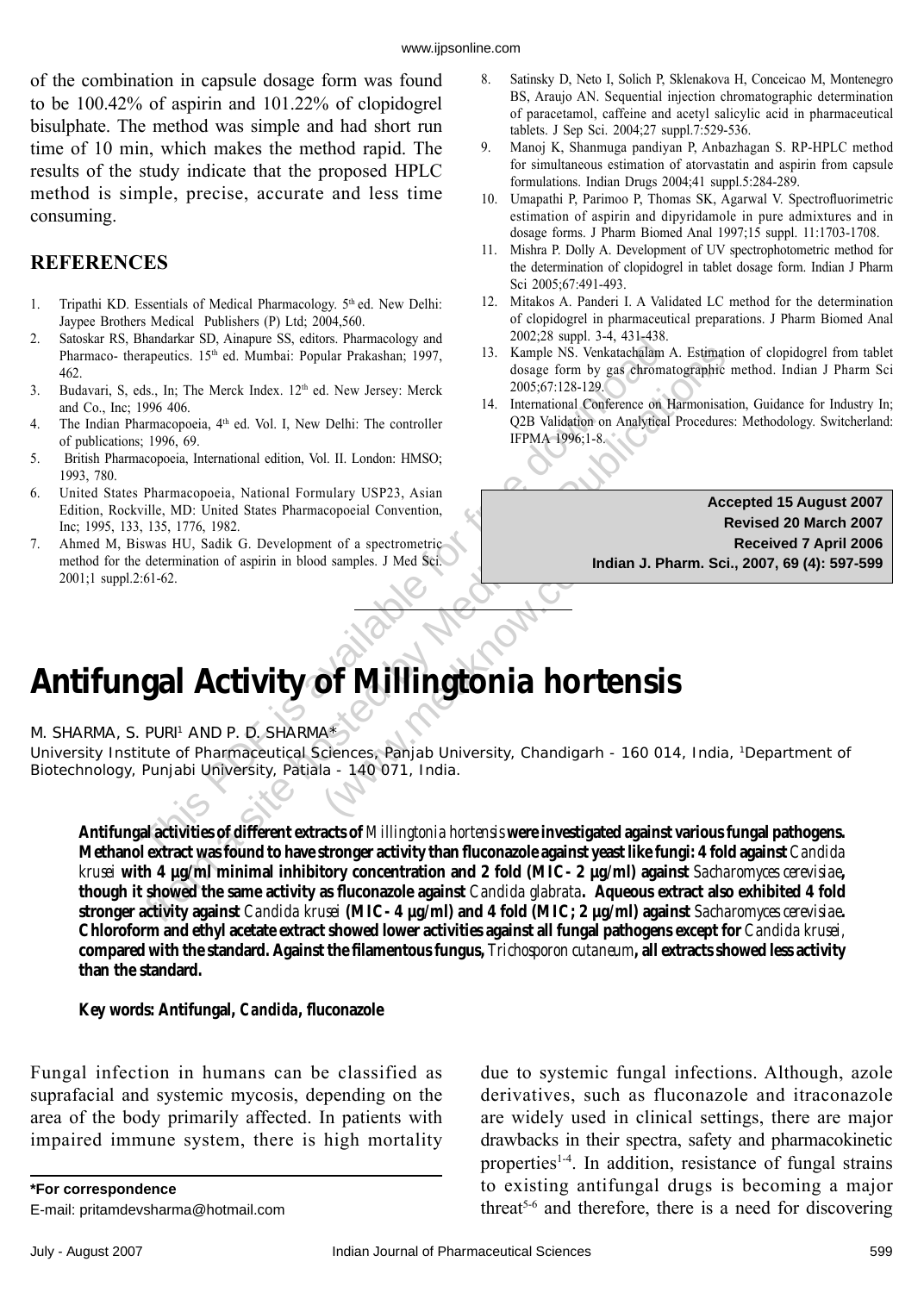|  | TABLE 1: ANTIFUNGAL ACTIVITY OF MILLINGTONIA HORTENSIS |
|--|--------------------------------------------------------|
|--|--------------------------------------------------------|

| <b>Organism</b>              | А               | В               |                 | D               | Fluconazole     |
|------------------------------|-----------------|-----------------|-----------------|-----------------|-----------------|
| Candida albicans 1122        | $8.2 \pm 0.10$  | $64.2 \pm 0.05$ | $32.1 \pm 0.01$ | $16.2 \pm 0.01$ | $0.13 \pm 0.05$ |
| C. albicans 1162             | $64.1 \pm 0.05$ | $64.1 \pm 0.01$ | $32.3 \pm 0.05$ | $32.4 \pm 0.01$ | $32.1 \pm 0.01$ |
| C. glabrata 90030            | $8.1 \pm 0.01$  | $16.3 \pm 0.10$ | $32.1 \pm 0.01$ | $16.3{\pm}0.10$ | $8.4 \pm 0.01$  |
| C. krusei 7661               | $4.3 \pm 0.05$  | $4.3 \pm 0.01$  | $16.4 \pm 0.01$ | $16.1 \pm 0.10$ | $16.2 \pm 0.05$ |
| C. tropicalis 780            | $8.1 \pm 0.05$  | $32.2 \pm 0.01$ | $32.2 \pm 0.10$ | $16.4 \pm 0.01$ | $2.4 \pm 0.10$  |
| C. parapsilosis 826          | $16.3 \pm 0.01$ | $32.4 \pm 0.05$ | $32.2 \pm 0.05$ | $16.1 \pm 0.05$ | $2.1 \pm 0.01$  |
| Saccharomyces cerevisiae 250 | $4.2 \pm 0.10$  | $2.3 \pm 0.01$  | $16.1 \pm 0.01$ | $8.4 \pm 0.05$  | $8.3 \pm 0.10$  |
| Cryptococcus neoformans 513  | $8.3 \pm 0.05$  | $8.1 \pm 0.05$  | $32.3 \pm 0.01$ | $16.3 \pm 0.01$ | $4.1 \pm 0.01$  |
| Trichosporon cutaneum 517    | $8.1 \pm 0.01$  | $8.3 \pm 0.10$  | $32.4 \pm 0.05$ | $16.2{\pm}0.05$ | $4.3 \pm 0.05$  |
| Aspergillus funigatus 526    | $64.4 \pm 0.01$ | $64.1 \pm 0.01$ | $64.1 \pm 0.10$ | $32.1 \pm 0.01$ | $64.1 \pm 0.05$ |

Antifungal activity of *Millingtonia hortensis* (n=3; mean±SD) against fungal pathogens. A, B, C and D refers to methanol extract, aqueous extract, chloroform extract and ethyl acetate extract, respectively. Minimum inhibitory concentration (MIC, μg/ml)

and develop more effective antifungal agents. These agents are required in the treatment of candidosis of mucous membrane, mouth, vagina and alimentary tract in normal patients, as well as in HIV positive and terminally ill patients<sup>7</sup>.

more effective antifungal agents. These 1640 (pH 7.1). Except<br>
uired in the treatment of candidosis of minimum inhibitory core<br>
area, mouth, vagina and alimentary tract<br>
media using mierototic placing theorem.<br>
patients<sup>7</sup> *Millingtonia hortensis* Linn. (Syn *Biognonia suberosa* Roxb., *Biognonia azedachta* Koen.) is an important medicinal plant in Southern Asia, ranging from India, Burma, Thailand and Southern China. In India, it is popularly known as Indian cork tree $8-10$ . The leaves of *Millingtonia hortensis* are used as antipyretic, sinusitis, cholagogue and tonic in folklore medicine<sup>11</sup>. The present study was carried out to screen the various extracts of this plant against the fungal pathogens, so that a lead can be obtained to carry out further activity guided phytochemical studies. The leaves extract constituting mainly flavanoids, tannins and alkaloids showed significant activity against microbes causing candidosis of mouth, vagina and alimentary tract. The leaves were collected from Hamirpur (HP India), in the month of March, 2001. A voucher (Voucher ID: MH 096-01) was deposited in Herbarium, Department of Botany, Punjabi University, Patiala, India. The leaves were shade dried and powdered. The extraction was carried out at room temperature in water, methanol, chloroform and ethyl acetate. The extracts were dried under reduced pressure. Fluconazole (0.2% Diflucan inj., Pfizer Co., Ltd) was used as a standard agent in this study. Concentrations were adjusted at 6.4 mg/ml of each extract with 100% dimethyl sulfoxide and diluted with RPMI 1640 broth (Sigma Chemicals, St. Louis, MO, U.S.A.) for 50 fold final strength. For antifungal susceptive test, a two fold dilution series of each extract was prepared at 100 fold final strength. The MIC assay was preformed on various fungal strains (Table 1) and all strains were maintained at -80° in RPMI

From a site of the transformation in the transformation of calidosis of the transformation of candro time and a simple the transformation of the National Committer plate for standards (NCCLS)<sup>22</sup>. MICs were the media usin (we zA to censum<br>nern China. In values were determ china. In values were determ<br>six are used as<br>tonic in folklore<br>carried out to Antifungal activity<br>lant against the *hortensis* against<br>an be obtained by measuring the<br>phy 1640 (pH 7.1). Except for *Aspergillus fumigatus*, minimum inhibitory concentration (MIC) values were determined by serial diluting methods in liquid media using microtiter plate, according to the method of the National Committee for Clinical Laboratory Standards (NCCLS)<sup>12</sup>. MICs were evaluated after incubation for 48 h at 35° (except for *Cryptococcus* neoformans which was for 72 h at 35°) and adjusted to 2×103 cells/ml. For *Aspergillus fumigatus*, MIC values were determined by serial diluting methods in liquid media using microtiter plate following the method of NCCLS<sup>13</sup>. Other steps were same as above the concentration was adjusted to  $2 \times 10^4$  cells/ml. Antifungal activity of various extracts of *Millingtonia hortensis* against fungal pathogens was investigated by measuring their MIC using NCCLS macrobroth dilution method. Fluconazole was used as a standard agent for evaluation of their activities. As mentioned in Table 1, each extract exhibited wide range of antifungal activity. Methanol extract was found to have 4 fold fungicidal activity (MIC of 4  $\mu$ g/ml) than fl uconazole against yeast like fungi, *Candida krusei* and 2 fold lower (MIC- 4 µg/ml) against *Saccharomyces cerevisia.* However, the methanolic extract showed same activity against *Candida glabrata* as compared to the standard. Aqueous extract also exhibited 4 fold higher activity against *Candida krusei* (MIC- 4 µg/ml) and 4 fold (MIC- 2 µg/ml) higher against *Saccharomyces cerevisiae*. Chloroform and ethyl acetate extracts showed lower activity against all fungal pathogens except for *Candida krusei*. Against the filamentous fungus, *Trichosporon cutaneum*, all extracts showed less activity as compared with the standard. Aqueous, as well as ethyl acetate extracts showed activity against azole resistant *Candida albicans* 1162 compared to that of fluconazole. These results suggest that methanol and aqueous extracts should be subjected to phytochemical investigations, for isolation of the